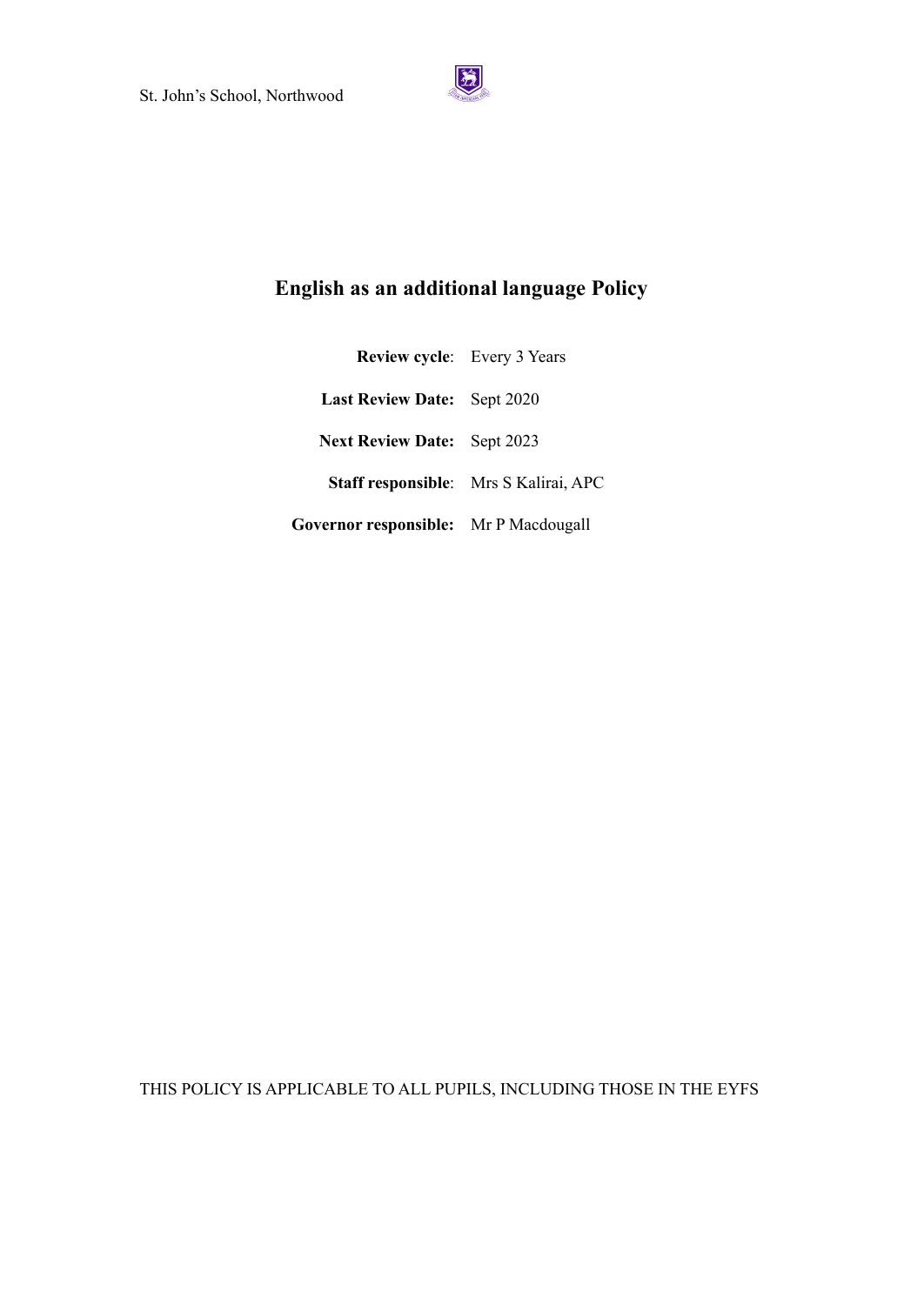## **English as an Additional Language (EAL) Policy**

## **Introduction**

At St John's the teaching and learning, achievements, attitudes and well-being of all our boys are important. We encourage all our boys to achieve the highest possible standards. We do this through taking account of each boy's life experiences and needs.

Boys who are learning English as an additional language have skills and knowledge about language similar to monolingual English-speaking boys. Their ability to participate in the full curriculum may be in advance of their communicative skills in English.

## **Aims and objectives**

The National Curriculum secures entitlement for all boys to a number of areas of learning and gives them the opportunity to develop the knowledge, understanding, skills and attitudes that are necessary for their self-fulfilment and development as responsible citizens. We promote the principles of fairness and justice for all through the education that we provide in our school.

The aim of this policy is to help ensure that we meet the full range of needs of those boys who are learning English as an additional language.

## **Teaching and learning style**

In our school teachers take action to help boys who are learning English as an additional language by various means:

*developing their spoken and written English by:*

- ensuring that vocabulary work covers the technical as well as the everyday meaning of key words, metaphors and idioms;
- explaining how speaking and writing in English are structured for different purposes across a range of subjects;
- providing a range of reading materials that highlight the different ways in which English is used;
- using reading schemes that reflect the cultural diversity of modern British society;
- ensuring that key festivals and celebrations including some religious festivals are brought to the attention of children throughout the school year;
- ensuring that there are effective opportunities for talking, and that talking is used to support writing;
- encouraging pupils to transfer their knowledge, skills and understanding of one language to another;
- building on pupils' experiences of language at home and in the wider community, so that their developing uses of English and other languages support one another;

#### *ensuring access to the curriculum and to assessment by:*

- using accessible texts and materials that suit pupils' ages and levels of learning;
- providing support through ICT, video or audio materials, dictionaries and translators, readers and amanuenses;
- using the expertise of the SENCo (English as a second language diploma) effectively to help all the mainstream teachers;

#### **Curriculum access**